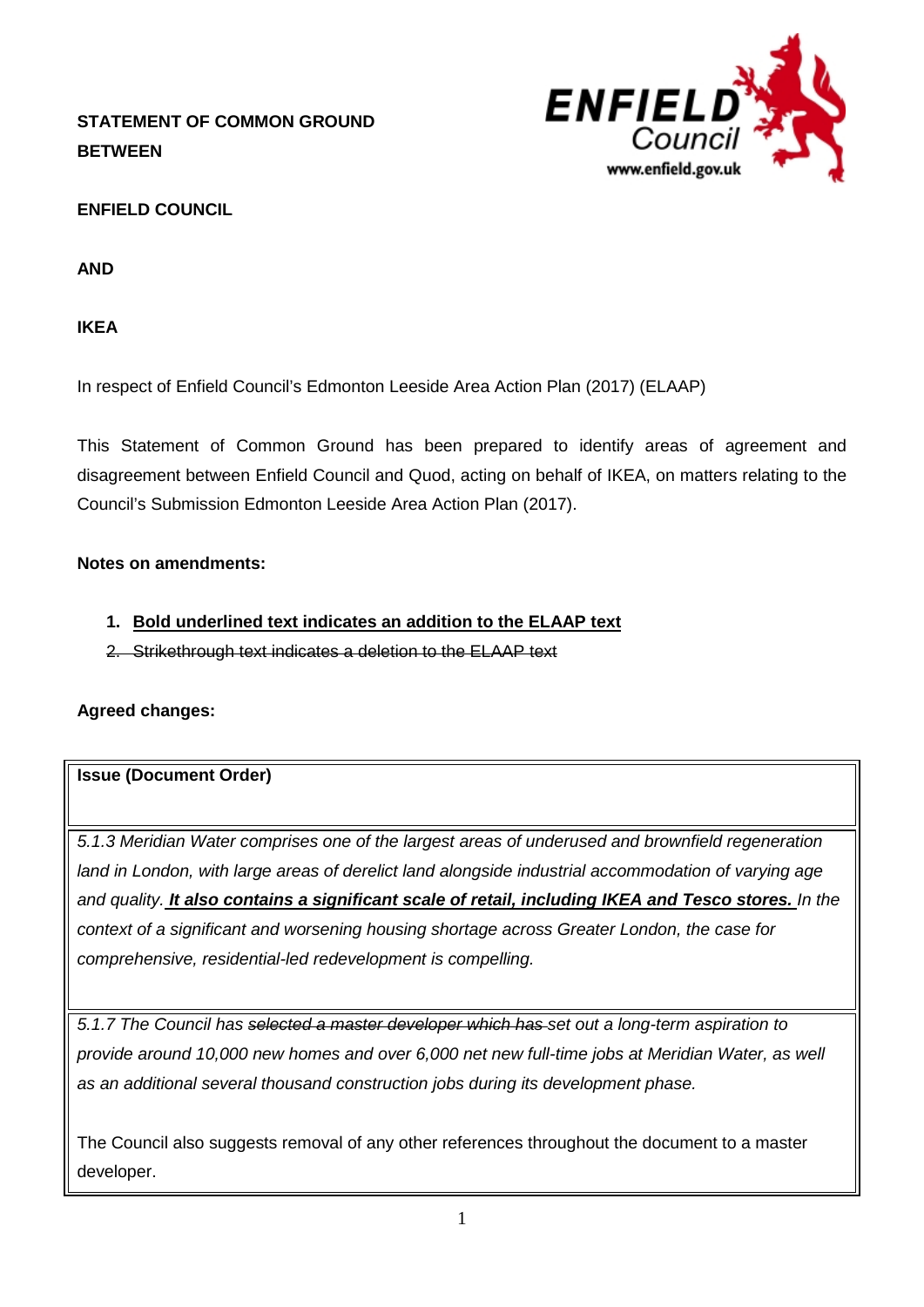*5.4.2 employment at Meridian Water is dominated by industrial uses, in particular B2 and B8, to the east of the site at Harbet Road. In the Council's Industrial Estates Strategy (2014), the industrial infrastructure is described as predominantly secondary warehouse and light industrial units, with some trade counter / wholesale uses.*

*There is also significant retail activity at Ikea, Tesco and Ravenside Retail Park, which is situated in the central areas of Meridian Water. This retail provides important employment to local communities.*

*5.4.9 Additionally, the uses supporting residential development will result in hundreds of new FTE jobs being created, mainly in retail and education, but also in the health, transport and leisure sectors. The jobs in the retail sector, including the existing retail businesses in Meridian Water, will continue to make a valuable contribution toward employment and economic growth in* 

*Edmonton. The evidence base modelling assessed the likely additional expenditure arising from new Meridian Water.*

Policy EL2, end of first paragraph: It is agreed that the reference to 6,000 – 7,000 net new jobs will be changed to 6,000 net new jobs as follows:

*The evidence shows that, subject to sufficient supporting infrastructure and the achievement of high quality urban design, 6,000 to 7,000 net new jobs could be delivered at Meridian Water.* 

All other references in the document to *6,000-7,000 jobs* will also be changed to *6,000 jobs*.

Policy EL2 New final bullet:

*Development which adversely impacts existing businesses and operations should provide appropriate mitigation in line with the London Plan's Agent of Change principle;*

Paragraph 5.5.7:

*To encourage a vibrant and diverse local shopping environment, a variety of occupants will be encouraged across Meridian Water. The width and height of the shops make a significant contribution*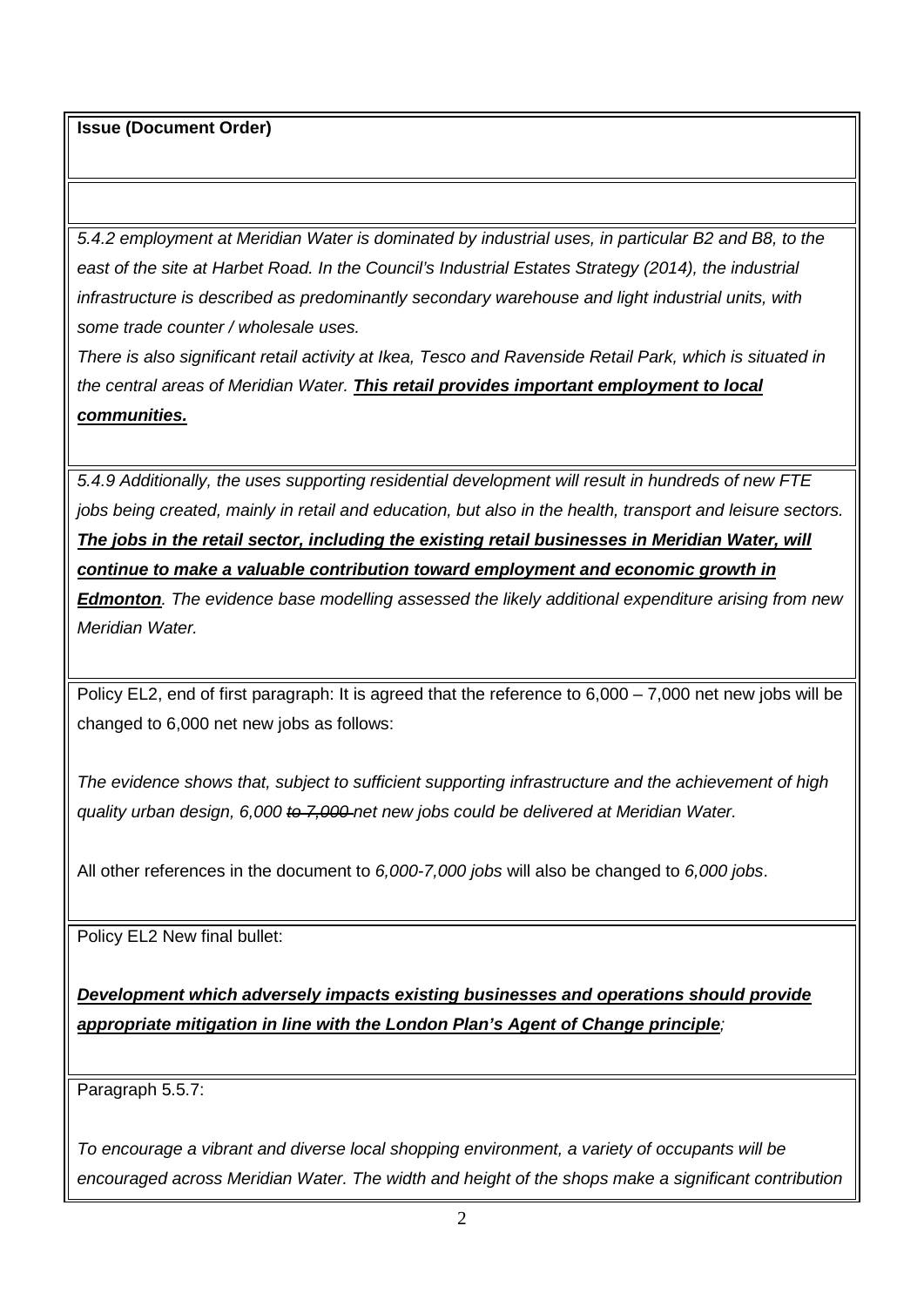*to the character and the rhythm of the street. Whilst the market will influence the relative size of each unit, where possible the width of each shop will therefore be limited to 6-8 metres, with restrictions on double fronted shops.*

Paragraph 5.8.1 – additional text:

*The Causeway route shown by Figure 5.1 is indicative only.* 

Policy EL6 - The Causeway

*Part A* 

*The Council will work with its partners and stakeholders to implement the Causeway and maximise connectivity across Meridian Water. The route of the Causeway is indicatively shown in Figure 5.1.*

Fig 5.1 and paragraphs 5.8.8-9:

- Mark all references to the Causeway route as *"indicative";*
- to designate that *"the detailed design will be shown in the Meridian Water masterplan document"*; and
- to remove any references to the width of the Causeway from the entirety of the AAP document.

Fig 5.2 and other figures showing the Causeway:

For all figures showing the route of the Causeway, the word "*indicative*" will be added to the figure title.

Policy EL12:

*Development proposals and supplementary planning documents will seek to:*

Paragraph 10.1.7:

*Policy EL22 provides information detail on the proposed routes.*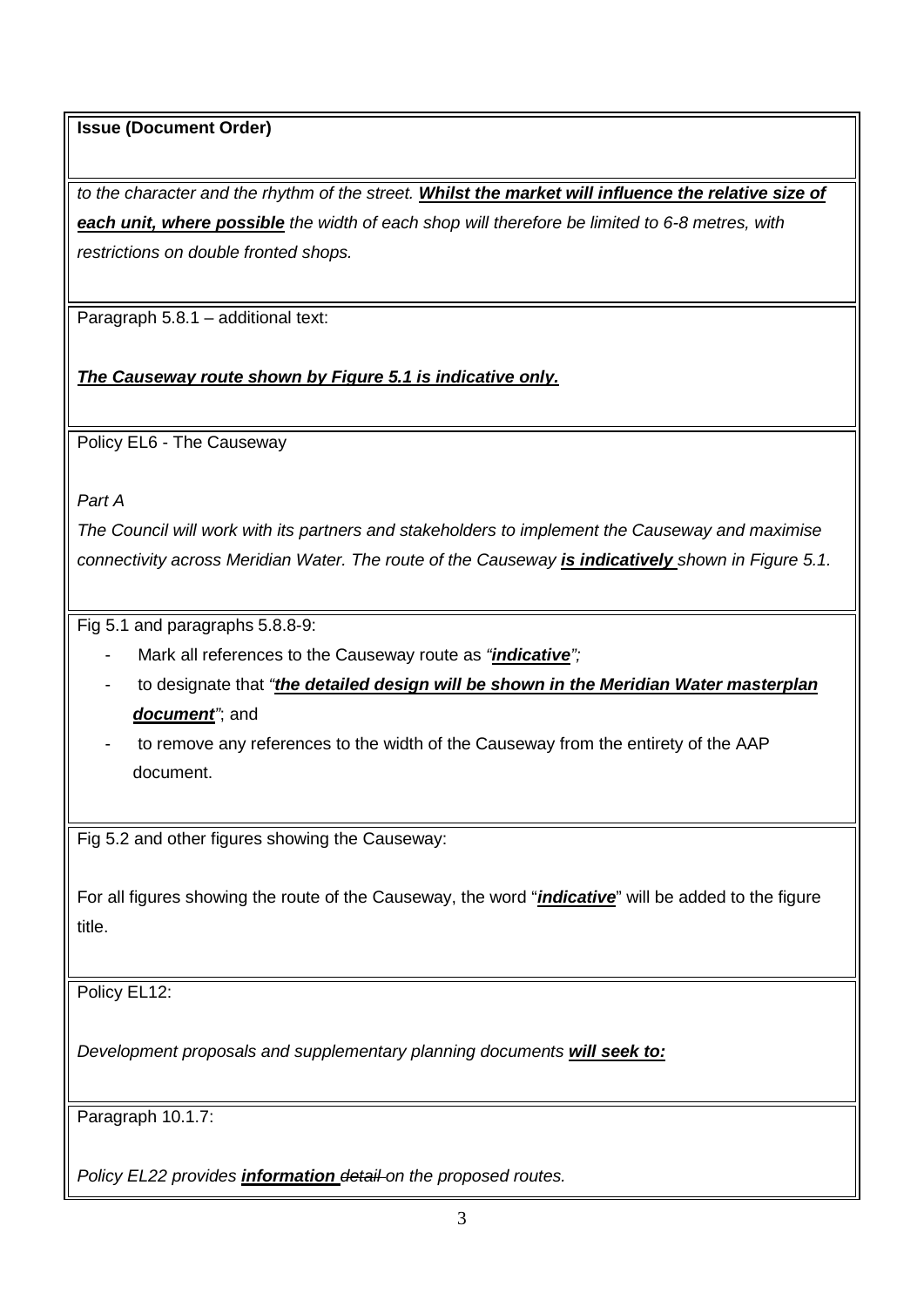Policy EL22:

**Policy EL22: Proposed Route - Improvement Principles** 

Route 1: The Causeway - an eastwest spine road running through Meridian Water (see Policy EL6)

Route 2: Montagu Road - Ardra Road - Lee Valley Path

Route 3: Charlton Road - Lee Valley Leisure Complex - Pickett's Lock

Lane - Pickett's Lock - Lee Valley Path

Planning proposals and supplementary planning documents to deliver these pedestrian and cycle routes must include will encourage:

• Greation of Wwell-designed, high quality new links and pedestrian and cycle bridges, including

mainline, Meridian Way and River Lee Navigation;

- Clear and consistent signage throughout the route, including onstreet markings for cycles;
- Provision of pedestrian and cycle facilities which integrate with the existing highway network;
- · Improved public realm; and
- Introducing interventions to discourage informal and on street parking, where this affect the route.

This policy should be read in conjunction with Core Policies 24 and 25 and DMD 48.

Policy EL 23:

*The Council will continue to work with TfL, major employers and other stakeholders to ensure that:*

*• Integration of bus and rail services is improved, and seek to ensure that existing businesses and major new developments have good access - of no more than 640m from the development - to a bus stop;*

• Support is given to providing more direct and frequent bus services serving **existing businesses** *and employment areas. TfL will be encouraged to extend the operational hours of such services to match employees shift patterns and time services to match employees travel to and from work to reflect demand;*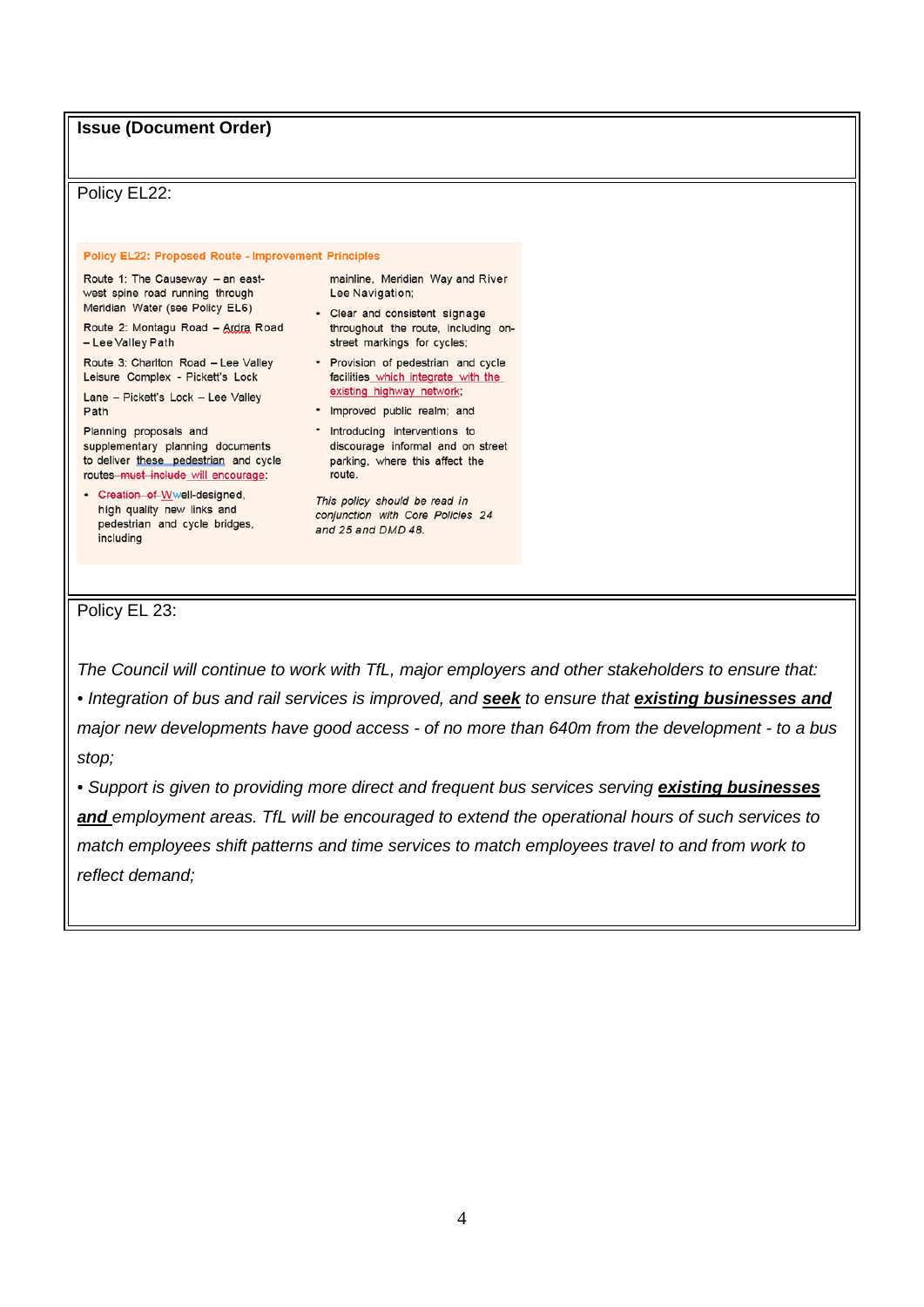## **Changes proposed by Quod, but not agreed by LBE:**

### **Issue (Document Order)**

New paragraph after 5.1.7: *Existing businesses, including IKEA, will continue to be important to the area, and it is an objective of this AAP to ensure any development at Meridian Water should not detrimentally affect their operations.*

New Paragraph after 5.4.6

*It is anticipated that the existing major retail businesses, including IKEA, will retain their businesses in Meridian Water. Their current operations will be protected, and regeneration in Meridian Water should not harm these operations.*

Policy EL2 – new third bullet proposed:

**Growth of existing businesses, enabling them to expand their operations and provide additional job opportunities;**

Policy EL3 – paragraph 3 and the following bullet:

*Development Proposals for A-Class uses, and supplementary planning documents showing A-Class uses, will be permitted in the following locations:* 

• *Fronting on to the Causeway, in particular where it does not detrimentally affect the visibility of existing businesses and the servicing, access and car parking serving existing businesses. Such uses will be concentrated between and including the existing Glover Drive and the crossing over the River Lee Navigation;*

Paragraph 5.8.3 – additional wording:

*The development of the Causeway should be compatible with existing neighbouring uses, and should not harm their accessibility, operations and visibility. It should be designed to avoid the creation of severance between the existing IKEA store and the existing IKEA car park.*

Policy EL6 Part A – new paragraph proposed: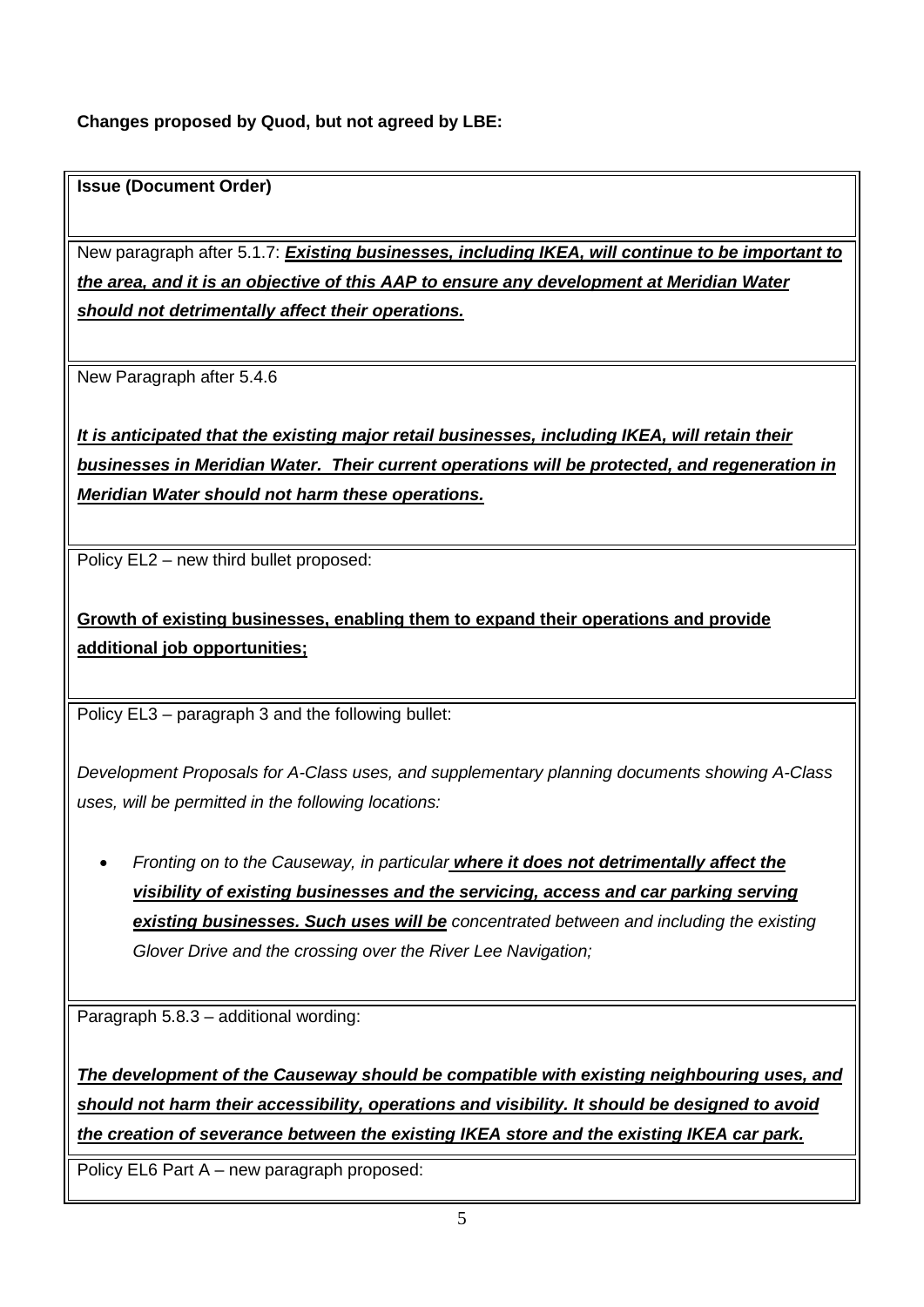*The design of the Causeway should not cause any harm to the existing vehicular access, car parking and servicing of the IKEA store.*

Policy EL6 Part B change to third bullet of paragraph 2:

*Seek to eEnsure active frontages to the Causeway on both sides for all new businesses, in line with detail to be provided in the Meridian Water Masterplan;* 

Policy EL6 Part B:

*Ensure no Discourage the provision of car parking between the building frontage and the Causeway, with the only exceptions being existing parking and on-street single-width parking;*

Policy EL6 Part B – new final bullet:

*Demonstrate that the Causeway route will not cause any harm to the operation, visibility, existing vehicular access, car parking and servicing of the IKEA store.*

Paragraph 5.8.6:

*The indicative route is articulated in four sections. The design of the route will come forward as part of the masterplan; it will be designed to ensure it does not interfere with existing operations.*

*The route is identified by a no-build corridor with a variable width, indicating the minimum distance between buildings and permanent structures.*

*Meanwhile uses and temporary buildings can be located within this corridor only if their presence does not interfere with the Causeway's alignment. Cycle lanes will be provided along the Causeway. Their design should take into account their interaction with the access requirements of existing established businesses and should not undermine the operation, accessibility and visibility of existing businesses, including IKEA.*

Paragraph 5.8.7: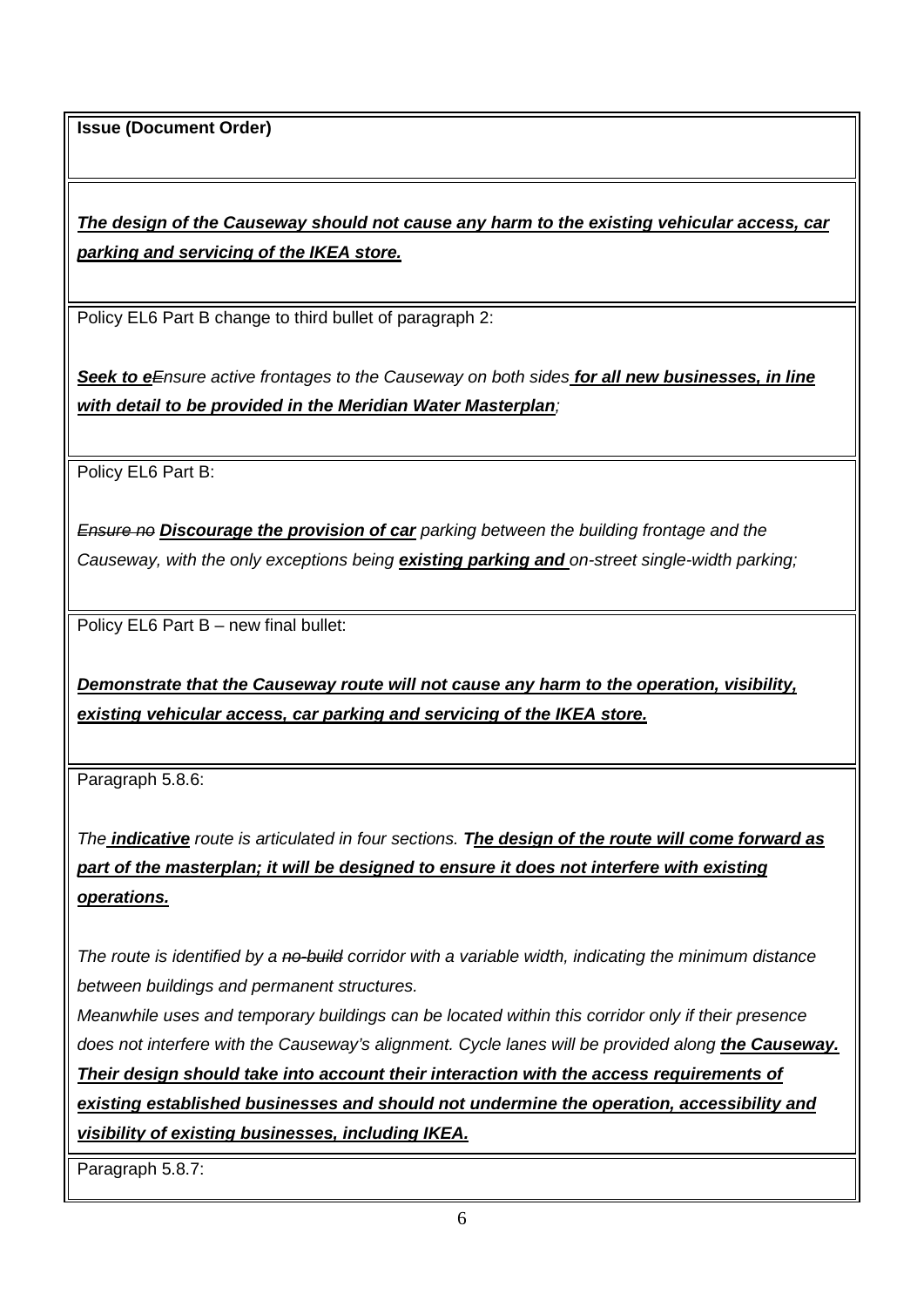*Segment 1 - starts at the junction of the existing Glover Drive with Meridian Way to the west and ends just beyond eastern*

*limit of the IKEA store before crossing the Pymmes Brook. The alignment of Glover Drive will be retained as it serves the Tesco Extra and IKEA stores. No works will be supported which would undermine existing operations, including IKEA. The profile of Glover Drive will be reconfigured to accommodate cycle lanes in each direction, generous pavements, and landscaping, except where this would undermine the operation, accessibility and visibility of existing businesses, including IKEA. The corridor width in this section is indicated at 32 m.*

5.11.4:

*Active frontages are an important element in establishing a sense of place and, with the exception of existing businesses, should be provided along the Causeway, the River Lee Navigation and around the railway station area where it is deemed possible, in line with the Meridian Water Masterplan and subject to detailed design. Indicative active frontages are shown in Figure 5.4. Where there would be no detrimental impact upon existing businesses, the…*

Figure 5.4 – to be amended in relation to IKEA to reflect above amendment to paragraph 5.11.4.

Policy EL10:

*Supplementary planning documents will be encouraged to:*

• Maximise opportunities for intensification and making most efficient use of land;

*• Develop a hierarchy-based network of streets and eliminating existing surface car parking (with the exception of on-street and blue-badge and those serving existing retail operations, such as IKEA, parking);*

Policy EL11 – Part A:

*Part A: Building Configuration* 

*Development proposals and supplementary planning documents must, will seek to:*

*• Deliver both high quality design and high density development while ensuring the viability of the*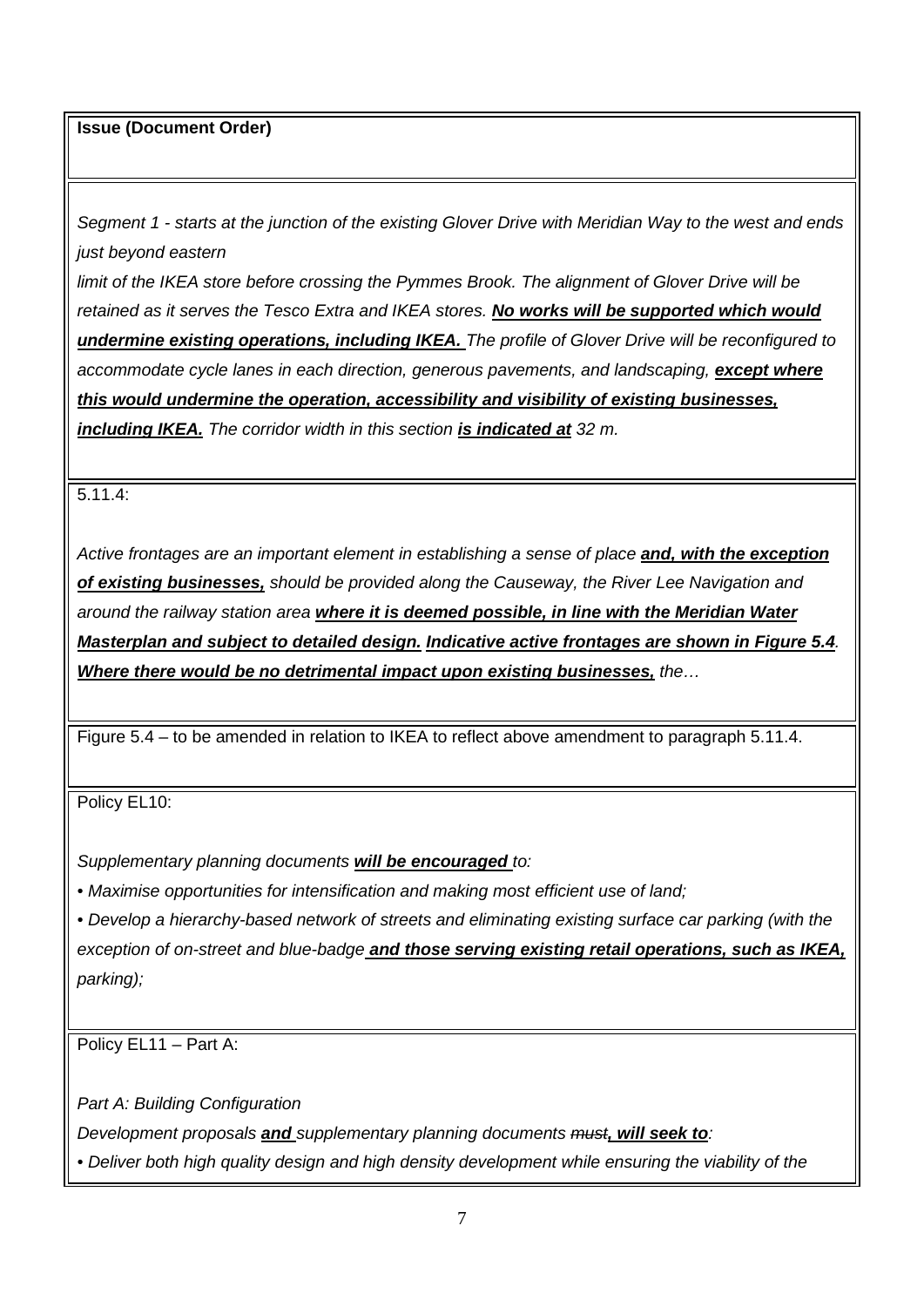*major infrastructure required by the development;* 

*• Ensure buildings conform to a height-to-width ratio appropriate for the street, with an aspect ratio of 1:1 to 1:1.5, achieved through design solutions such as upper storey set-backs, accent towers and breaks in blocks, as well as raised podium courtyards used to maximise aspect and access to daylight and sunlight;*

*• Provide for Encourage the modification and adaptation of buildings and layout, where practical including those of existing retail operators, so that they support comprehensive regeneration;*

*• Set out an Promote an appropriate mix of uses, which could include commercial and other nonresidential uses on ground and lower floor levels, with residential uses on higher floors;*

• Have a direct, positive and productive relationship with the public realm, providing natural *surveillance;*

*• Maximise unobstructed long views from roof terraces;*

*• Protect residential privacy through appropriate measures including horizontal and vertical screens, angled windows or obscured glazing, and planting schemes;*

*• Provide, where practical roof gardens or green/brown roofs;*

*• Include green walls, where practical and viable, to provide visual interest, mitigate climate change and support biodiversity; and*

*• For commercial units, incorporate a minimum of four metres floor to ceiling height, where practical and suitable for the business, to allow for flexibility of use;*

Paragraph 11.8.3 – new paragraph after 11.8.2:

*The car park provision at existing businesses will not be undermined and support will be given to new parking provision at existing businesses where there is a proven need for more car parking.*

Paragraph 11.9.10 – additional wording:

**Development will not be permitted where it harms the operations (car parking, access or servicing) of existing businesses.**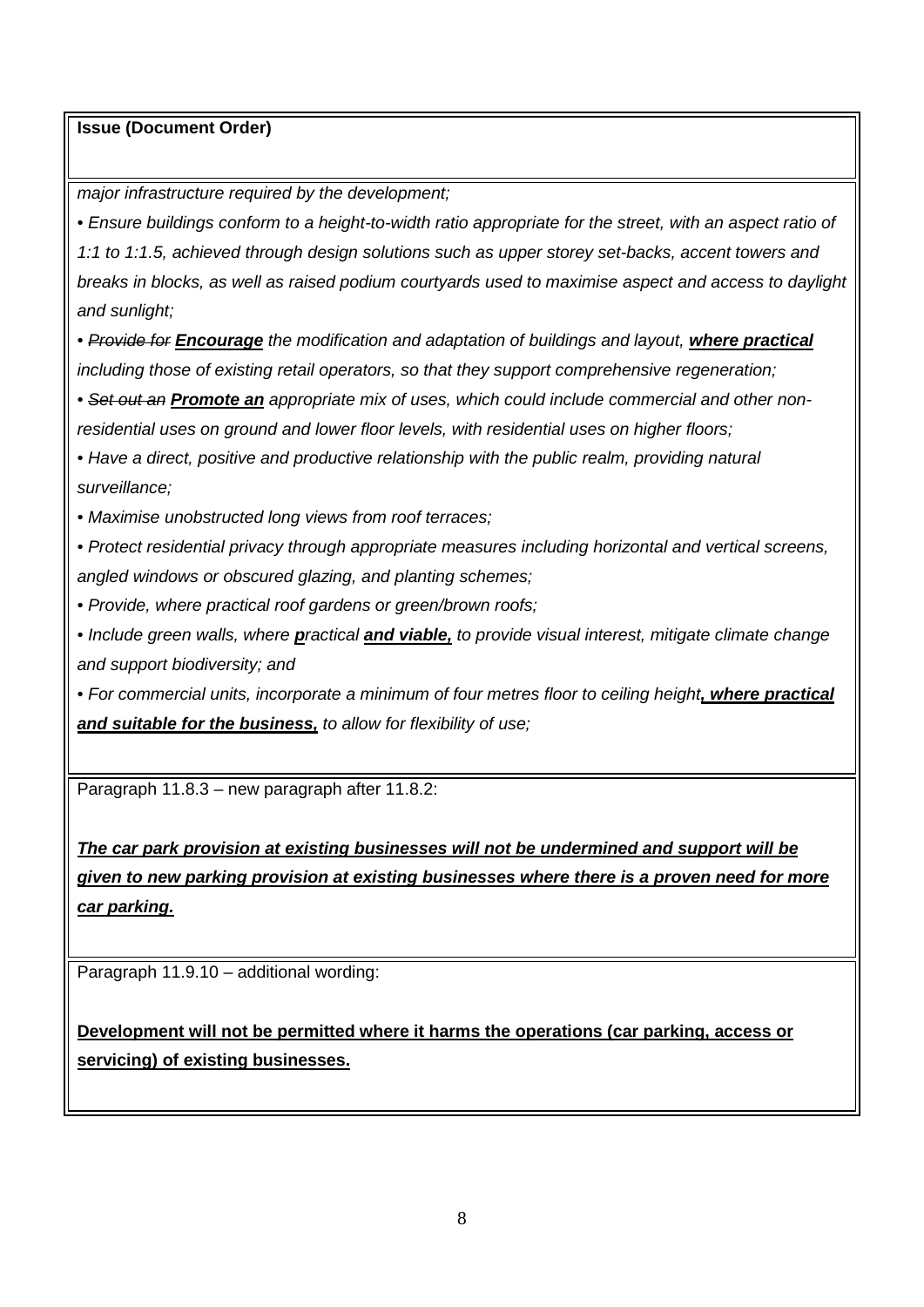### **Changes proposed by LBE, but not agreed by Quod:**

#### **Issue (Document Order)**

New paragraph after 5.1.7: *Existing businesses will continue to be important to the area, and it is an objective of this AAP to ensure that development proposals at Meridian Water should take into consideration their operations.*

New Paragraph after 5.4.6

*It is anticipated that existing major businesses will retain their operations in Meridian Water. Regeneration proposals should work alongside existing businesses to ensure their operations are taken into consideration.* 

Paragraph 5.8.3 – additional wording:

*The development of the Causeway should take into consideration existing businesses and operations and should where feasible and reasonable seek to mitigate adverse impact.* 

Policy EL6 Part B change to third bullet of paragraph 2:

*Seek to eEnsure active frontages to the Causeway on both sides for all new businesses as well as for existing businesses where possible, in line with detail to be provided in the Meridian Water Masterplan;* 

Policy EL6 Part B:

*Ensure no Discourage the provision of car parking between the building frontage and the Causeway, with the only exceptions being on-street single-width parking;*

Paragraph 5.8.6:

*The indicative route is articulated in four sections. The design of the route will come forward as part of the masterplan;* 

*The route is identified by a no-build corridor with a variable width, indicating the minimum distance between buildings and permanent structures.*

*Meanwhile uses and temporary buildings can be located within this corridor only if their presence*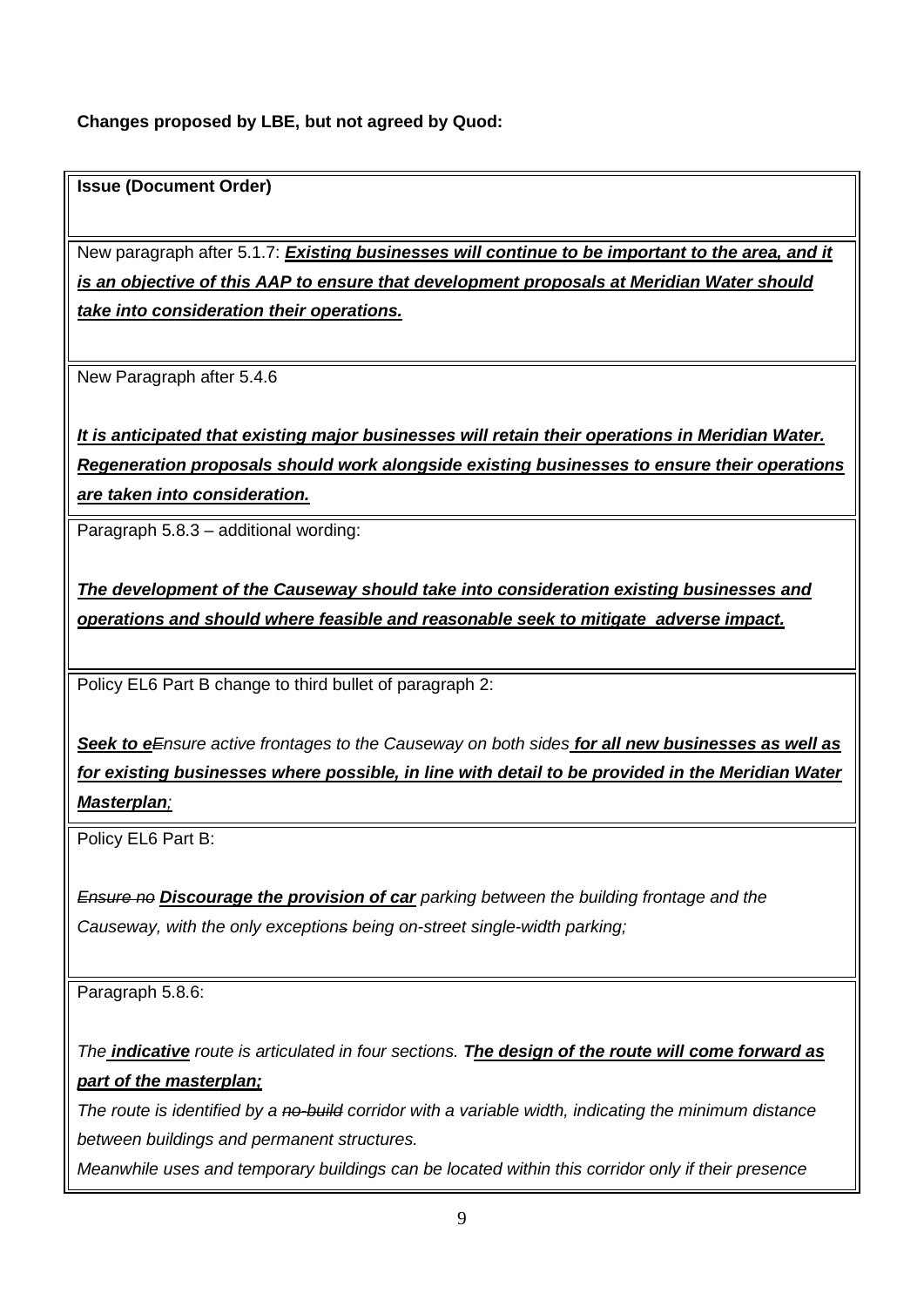*does not interfere with the*

*Causeway's alignment. Cycle lanes will be provided along the Causeway. Their design should take into account their interaction with the access requirements of existing established businesses.*

5.11.4:

*Active frontages are an important element in establishing a sense of place and should be provided along the Causeway, the River Lee Navigation and around the railway station area. Indicative active frontages are shown in Figure 5.4.*

Policy EL10:

*Supplementary planning documents will be encouraged to:*

• Maximise opportunities for intensification and making most efficient use of land;

Policy EL11 – Part A:

*Part A: Building Configuration* 

*Development proposals and supplementary planning documents must should:*

*• Deliver both high quality design and high density development while ensuring the viability of the major infrastructure required by the development;* 

*• Ensure buildings conform to a height-to-width ratio appropriate for the street, with an aspect ratio of* 

*1:1 to 1:1.5, achieved through design solutions such as upper storey set-backs, accent towers and breaks in blocks, as well as raised podium courtyards used to maximise aspect and access to daylight and sunlight;*

*• Provide for Encourage the modification and adaptation of buildings and layout, including those of existing retail operators, so that they support comprehensive regeneration;*

*• Set out an Promote an appropriate mix of uses, which could include commercial and other nonresidential uses on ground and lower floor levels, with residential uses on higher floors;*

• Have a direct, positive and productive relationship with the *public realm, providing natural surveillance;*

*• Maximise unobstructed long views from roof terraces;*

*• Protect residential privacy through appropriate measures including horizontal and vertical screens,*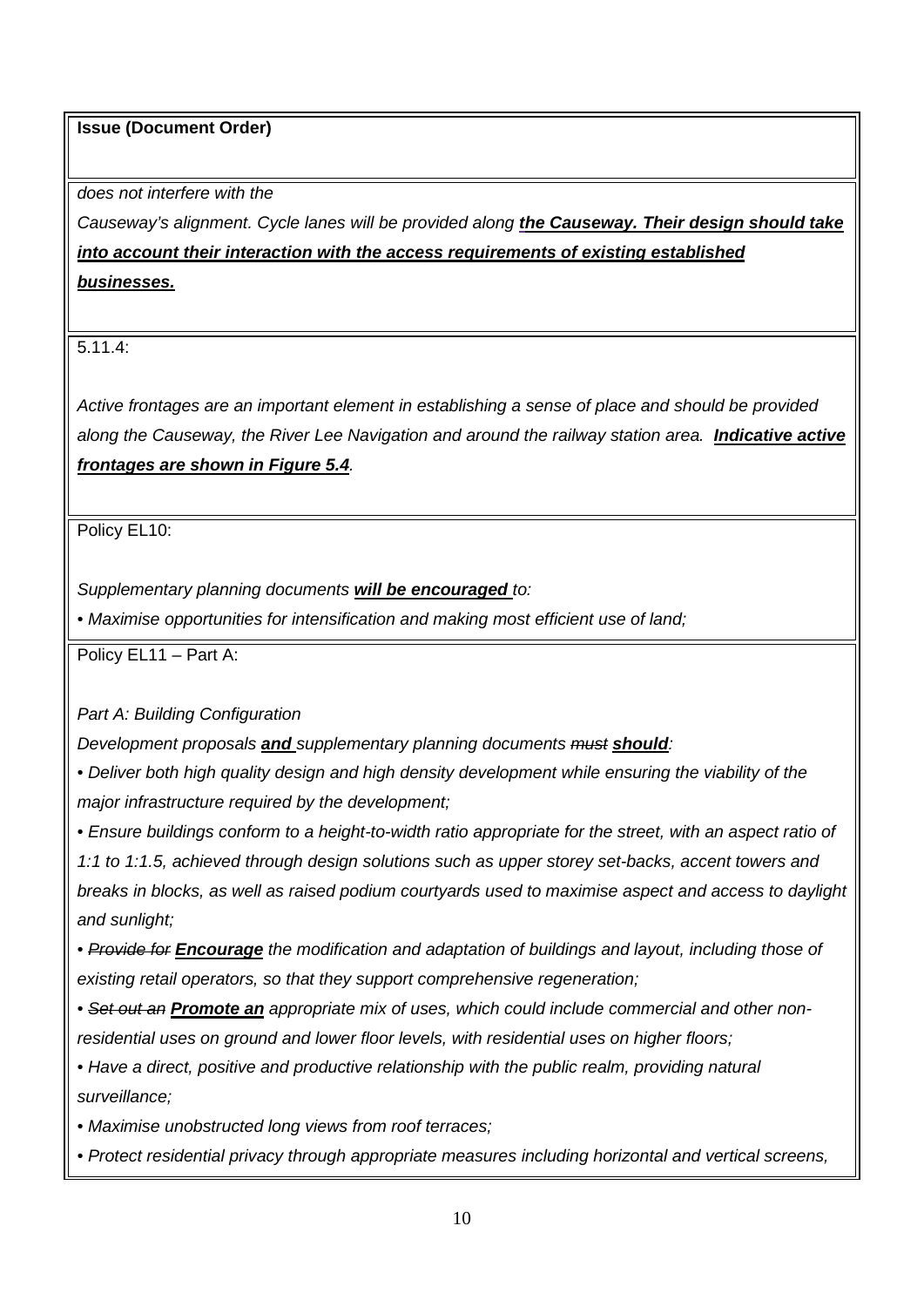*angled windows or obscured glazing, and planting schemes;*

*• Provide, where practical roof gardens or green/brown roofs;*

*• Include green walls, where practical and viable, to provide visual interest, mitigate climate change and support biodiversity; and*

*• For commercial units, incorporate a minimum of four metres floor to ceiling height to allow for flexibility of use;*

Paragraph 11.9.10 – additional wording:

*Development should take into consideration existing businesses and operations and should where feasible and reasonable seek to mitigate adverse impact.*

#### **Transport modelling and the Causeway:**

#### On **Transport modelling**, the **Council's View** is that:

The Plan area as a whole has been subject to numerous transport studies as the proposals have evolved over time and various challenges and opportunities have been identified. The proposed strategy for delivering Meridian Water is a phased approach, with Transport Assessments to be submitted for separate items of infrastructure and parcels of development at the most appropriate time. Each future planning application will also be subject to discussions with Transport for London (TfL) and transport modelling work. The Council acknowledge that additional transport modelling is required to allow the local and strategic impact of the AAP to be determined.

The Council also acknowledge that the ELAAP goes beyond the Core Strategy transport evidence base which supported the initial 5,000 homes. However subsequent preliminary strategic modelling work which accompanied the Phase 1 Meridian Water application have already tested a number of highway network and housing options including 10,000 homes and 6,000 jobs. The Meridian Water Masterplan will establish the detailed quantum of land uses to be delivered on a phased basis over the 15-20 year build out period of the project.

#### On the **Causeway**, the **Council's View** is that:

Amendments have been made to the ELAAP in reference to the Causeway route as proposed above, to address concerns raised. These amendments acknowledge that the detailed design of the final